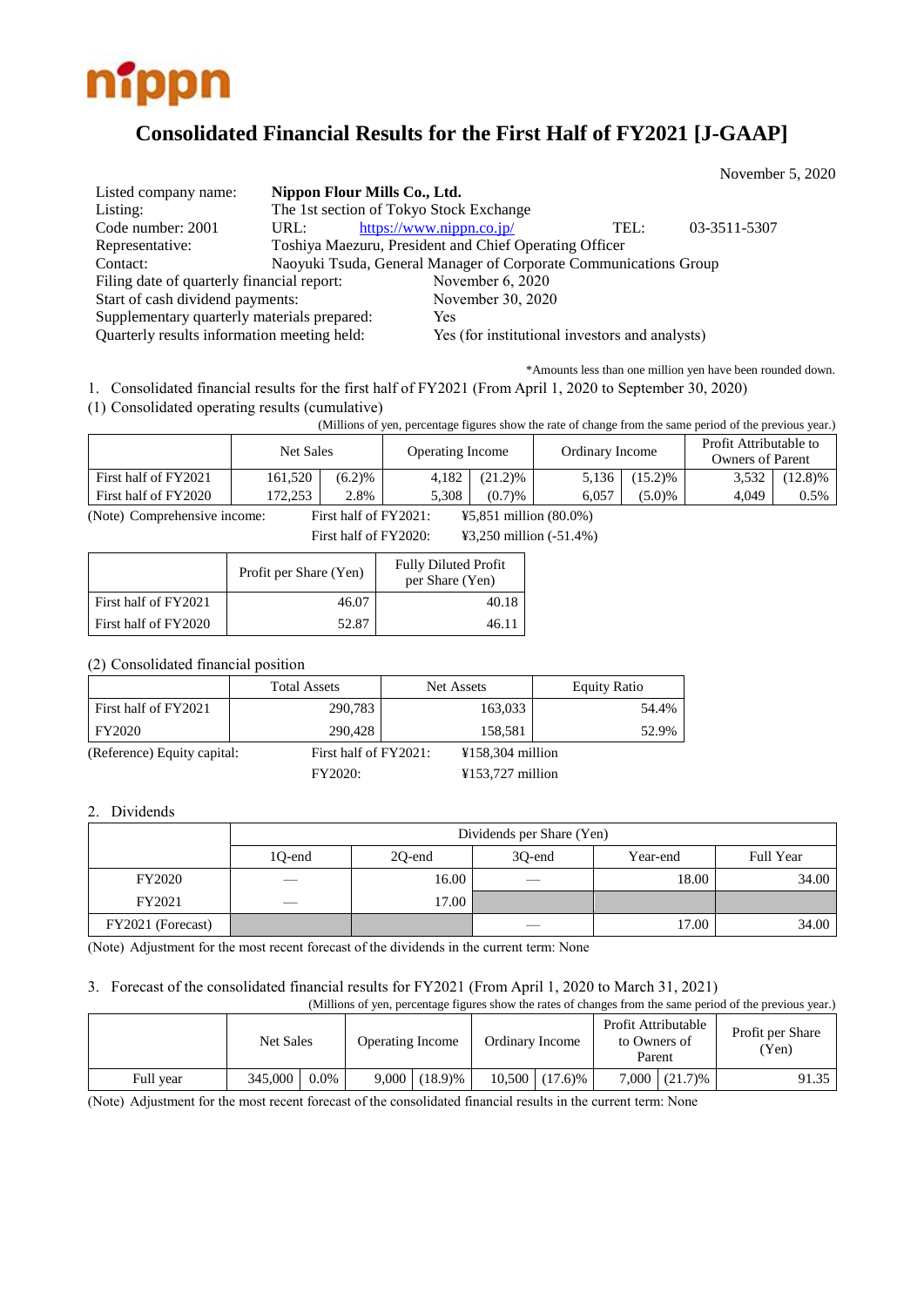#### \* Notes

- (1) Significant changes in subsidiaries during the current quarter (changes in specified subsidiaries in accordance with changes in the scope of consolidation): None
- (2) Adoption of special accounting methods for preparation of quarterly consolidated financial information: None
- (3) Changes in accounting policies, accounting estimates and retrospective restatements
- 1) Changes in accounting policies due to revisions of accounting standards: None
- 2) Changes other than 1): None
- 3) Changes in accounting estimates: None
- 4) Retrospective restatements: None
- 
- (4) Number of shares issued and outstanding (common stock)

| 1) Number of shares outstanding at<br>the end of each period (including<br>treasury shares): | First half of<br>FY2021 | 78.824,009 | shares | FY2020                  | 78.824.009 | shares |
|----------------------------------------------------------------------------------------------|-------------------------|------------|--------|-------------------------|------------|--------|
| 2) Number of treasury shares at the<br>end of each period:                                   | First half of<br>FY2021 | 2.093.060  | shares | FY2020                  | 2,157,266  | shares |
| 3) Average number of shares<br>(quarterly consolidated<br>cumulative period):                | First half of<br>FY2021 | 76,669,471 | shares | First half of<br>FY2020 | 76.605.992 | shares |

- \* These consolidated financial results are outside the scope of quarterly review procedures by certified public accountants or an audit corporation.
- \* Explanation regarding the appropriate use of projected financial results and other special instructions

Descriptions regarding the future, including the financial outlook contained in this material, are based on certain information currently available to the Company and particular assumptions, which are, at the discretion of the Company, deemed reasonable, and actual financial results may significantly vary due to various factors. Please refer to "1. Qualitative Information on Quarterly Consolidated Financial Results, (3) Information on forecast of the consolidated financial results" on page 5 for information on preconditions underlying the above outlook and other related information.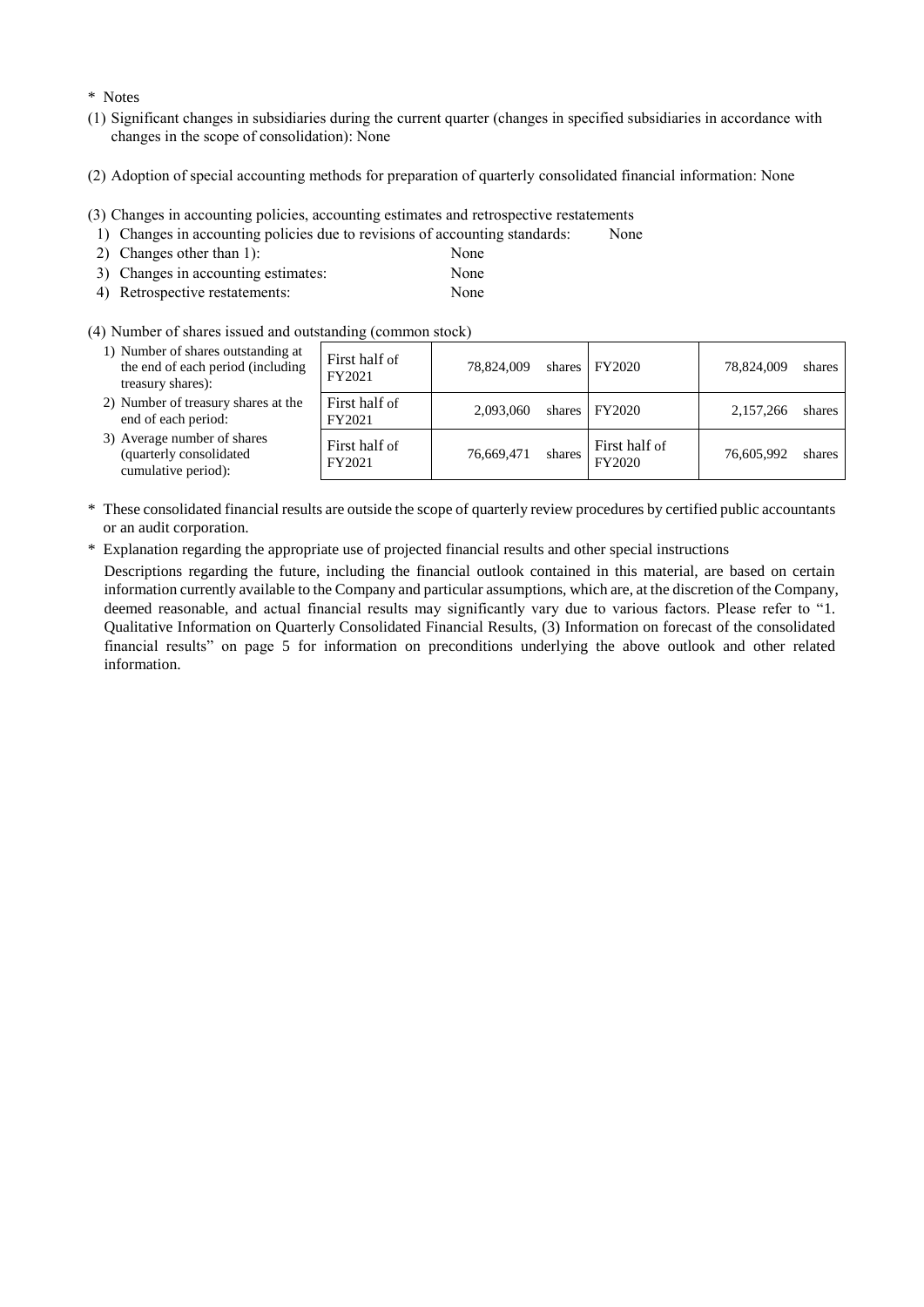## Contents

| 1.  |  |
|-----|--|
| (1) |  |
| (2) |  |
| (3) |  |
| 2.  |  |
| (1) |  |
| (2) |  |
|     |  |
|     |  |
| (3) |  |
| (4) |  |
|     |  |
|     |  |
|     |  |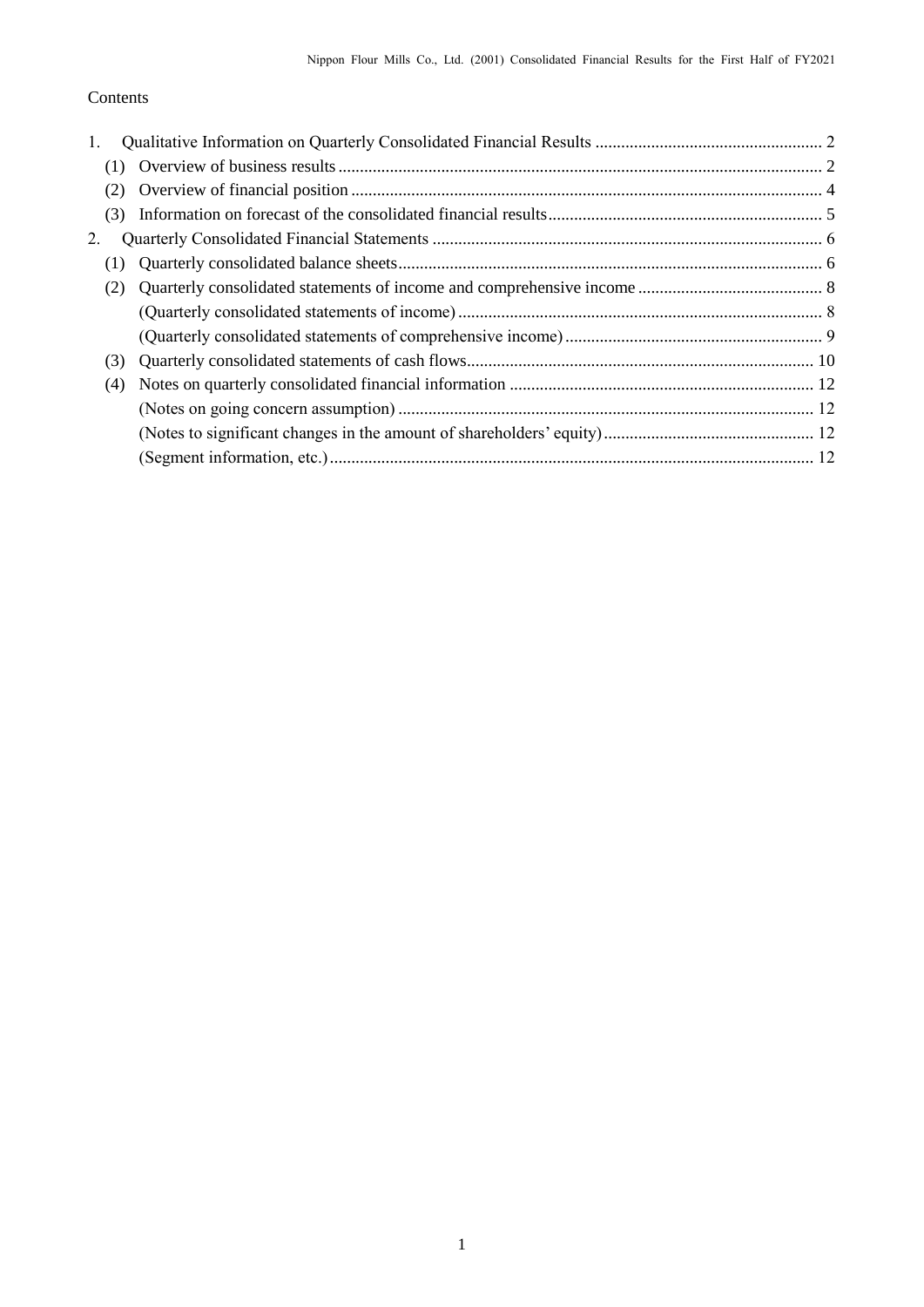(Millions of yen)

<span id="page-3-0"></span>

|  |  |  |  |  | 1. Qualitative Information on Quarterly Consolidated Financial Results |
|--|--|--|--|--|------------------------------------------------------------------------|
|--|--|--|--|--|------------------------------------------------------------------------|

### <span id="page-3-1"></span>**(1) Overview of business results**

|                                            | First six months of<br>Fiscal 2020 | First six months of<br>Fiscal 2021 | <b>Difference</b> | Change |
|--------------------------------------------|------------------------------------|------------------------------------|-------------------|--------|
| Net sales                                  | 172,253                            | 161,520                            | (10, 732)         | 93.8%  |
| Operating income                           | 5,308                              | 4,182                              | (1,125)           | 78.8%  |
| Ordinary income                            | 6,057                              | 5,136                              | (920)             | 84.8%  |
| Profit attributable<br>to owners of parent | 4.049                              | 3,532                              | (517)             | 87.2%  |

During the first half of the fiscal year ending March 31, 2021, notwithstanding the protracted global impact of the COVID-19 pandemic, there was a moderate resumption of economic activities in Japan after lifting of the declaration of the state of emergency. However, prospects for the Japanese economy remained uncertain owing to concerns about the possibility of a resurgence of infection.

The food industry, centering on the restaurant sector, was greatly affected by the government's request for people to stay at home and for the operation of various businesses to be suspended, as well the introduction of shorter opening hours for certain businesses, the cancellation of large-scale events, and other developments. Moreover, changes in consumer behavior have persisted even after the lifting of the declaration of the state of emergency and the business environment has remained harsh.

In these circumstances, as part of efforts to fulfill its social responsibility for ensuring a stable supply of food, the Group has continued production activities at all its plants in Japan and abroad, maintained systems for business continuity while adopting new workstyles, such as promotion of working from home, and implemented measures to prevent infection of customers and employees so as to ensure safety.

Meanwhile, with the aim of maintaining sustainable growth even in this unforeseeable harsh business environment, the Group is strengthening its business foundation as a multifaceted food enterprise by reducing costs and beefing up sales to reinforce the existing business while, at the same time, making vigorous capital investment in promising fields in Japan and abroad. For example, construction of a new premix plant at the Fukuoka Mill was completed in October 2020 and the second frozen food plant at the Isesaki Plant of NIPPN Frozen Food Co., Ltd. and a frozen dough plant of NIPPN (Thailand) Co., Ltd. are scheduled for completion in November.

On April 1, 2020, the Company reformed its organization, launching an organizational system consisting of four business divisions: three divisions responsible for the flour milling, food, and ready-made meals businesses in Japan, respectively, and one division responsible for the international business. In collaboration with the Production & Technology Department that supports each business division, the business divisions will promote swift and aggressive business development.

The Company transitioned to a Company with Audit & Supervisory Committee on June 26, 2020, in order to strengthen audit and supervisory functions and further enhance the corporate governance structure so as to further increase corporate value.

Furthermore, the Company decided to change its company name (trade name) from Nippon Flour Mills Co., Ltd. to NIPPN CORPORATION, with the change scheduled to take effect on January 1, 2021. The Company aims to grow as a multifaceted food enterprise both in name and reality in a fresh round of development by changing the name that it has used since the Company's foundation. The Company will use "NIPPN," which has been used as the Company's pet name, and endeavor to further expand and d

Greatly affected by the COVID-19 pandemic, consolidated net sales for the first half of fiscal 2021 decreased by 6.2% year on year to ¥161,520 million, operating income decreased by 21.2% to ¥4,182 million, ordinary income decreased by 15.2% to ¥5,136 million, and profit attributable to owners of parent decreased by 12.8% to ¥3,532 million.

The performance of individual business segments was as follows.

2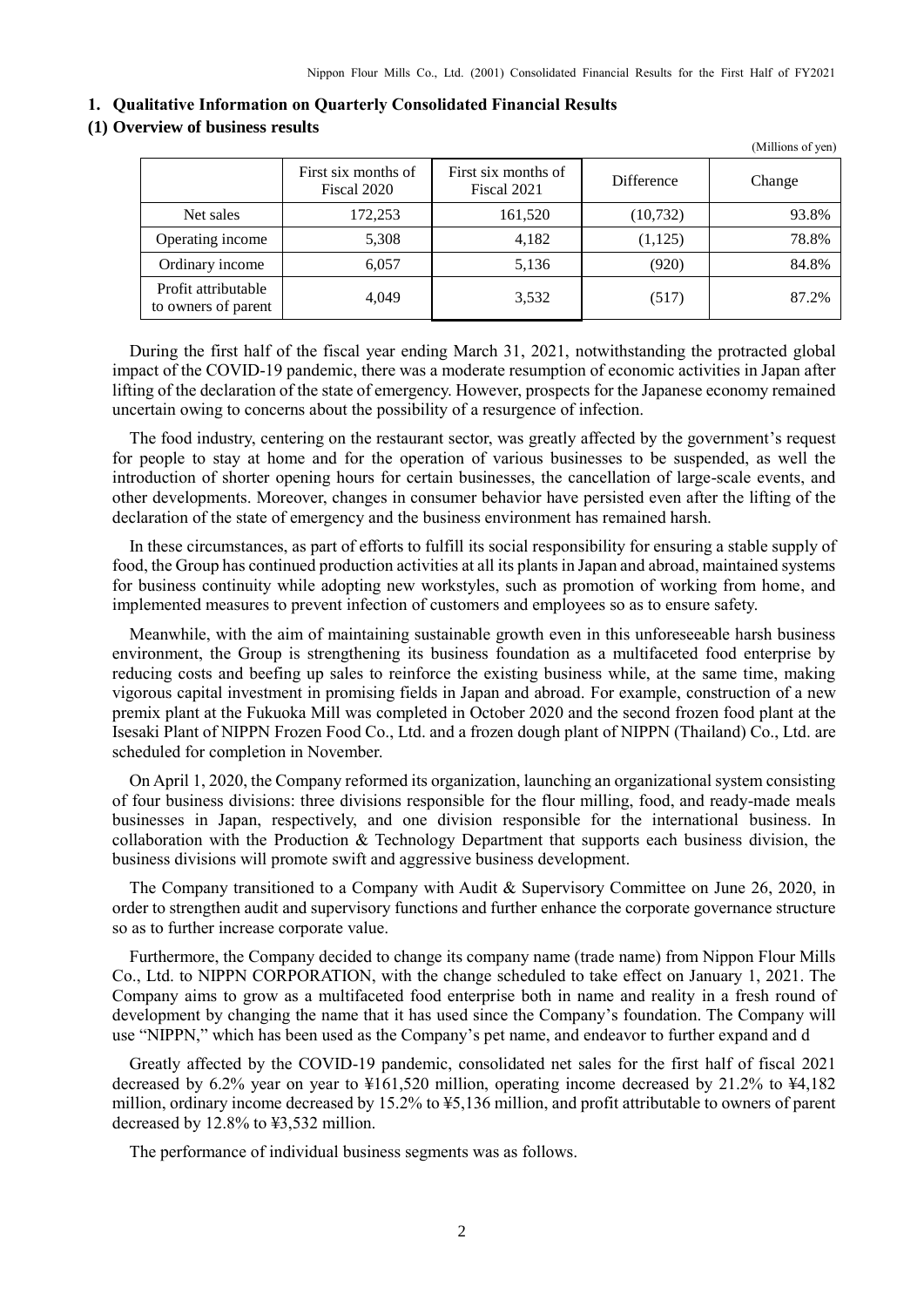#### 1) Flour Milling

|                  | First six months of<br>Fiscal 2020 | First six months of<br>Fiscal 2021 | <b>Difference</b> | Change |
|------------------|------------------------------------|------------------------------------|-------------------|--------|
| Net sales        | 51.566                             | 48.499                             | (3,066)           | 94.1%  |
| Operating income | 2,609                              | 2,196                              | (413)             | 84.2%  |

The Group is strengthening quality control in response to the growing preoccupation with the safety and security of food throughout society. At the same time, to address customer needs and diversifying food preferences, the Group promoted sales initiatives with a view to resolving the issues that concern customers.

Despite operating in an environment in which the impact of COVID-19 was expanding, we strove to strengthen initiatives in partnership with customers and enhance sales capabilities and brand power, and promoted sales activities. However, sales of wheat flour were lower than the level for the same period of the previous year, affected by sluggish demand mainly in the restaurant sector and the price revision made in January 2020.

Both shipped volume and sales of wheat bran, a by-product, were higher than the levels for the same period of the previous year.

In line with the increase of government sales prices (tax inclusive) of imported wheat by 3.1% on average for the five key products in April 2020, we revised the prices of our products in June 2020.

As a result, net sales for the Flour Milling segment decreased by 5.9% year on year to ¥48,499 million, and operating income decreased by 15.8% to ¥2,196 million.

#### 2) Food

(Millions of yen)

(Millions of yen)

|                  | First six months of<br>Fiscal 2020 | First six months of<br>Fiscal 2021 | Difference | Change |
|------------------|------------------------------------|------------------------------------|------------|--------|
| Net sales        | 102.683                            | 96.584                             | (6,098)    | 94.1%  |
| Operating income | 2,535                              | 2,036                              | (498)      | 80.3%  |

In the professional-use category, demand was sluggish, centering on the restaurant sector, reflecting the government's request for people to stay at home and for the operation of various businesses to be suspended following the declarations of a state of emergency as well as the introduction of shorter opening hours, the cancellation of large-scale events, and other developments. Moreover, changes in consumer behavior have persisted even after the lifting of the declaration of the state of emergency, and as a result, sales of products in the professional-use category were lower than the level for the same period of the previous year.

On the other hand, in the home-use product category, the government's request for people to stay at home led to an increase in demand for products for consumption at home. As a result, there was brisk demand for home-use premixes, pasta, and pasta sauces, and sales of products in the home-use product category were higher than the level for the same period of the previous year.

In the frozen foods category, significant changes in consumer behavior were evident, such as the growth in demand for products for consumption at home. As a result, there was brisk demand for the Oh' my Premium series of frozen pasta and for the Yokubari Plate series of complete meals consisting of a main dish and staples, and sales of products in the frozen foods category were higher than the level for the same period of the previous year.

In the ready-made meals business, sales were lower than the level for the same period of the previous year, affected by sluggish demand reflecting an increase in teleworking and in people staying at home.

As a result, net sales of the Food segment decreased by 5.9% year on year to ¥96,584 million, and operating income decreased by 19.7% to ¥2,036 million.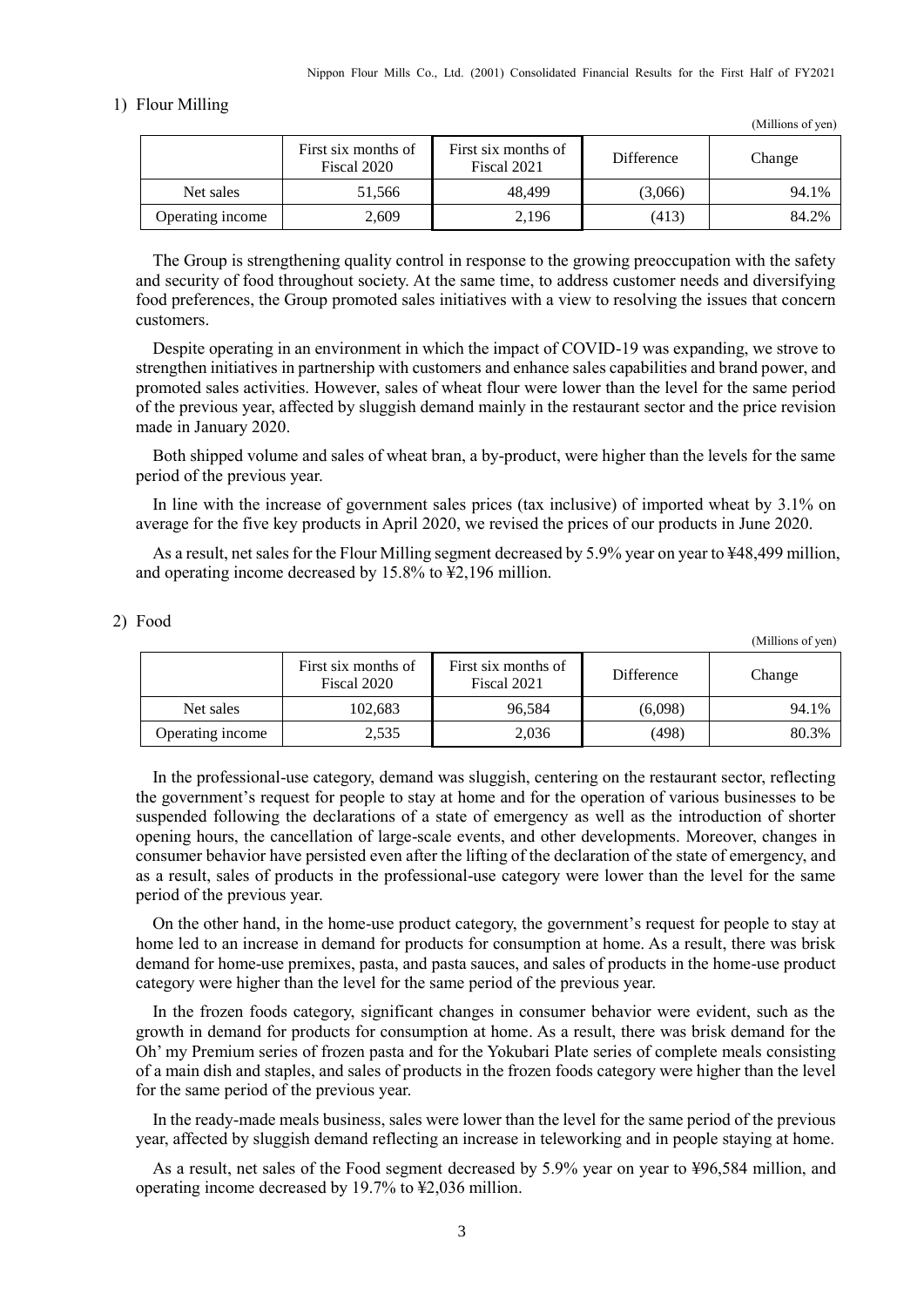3) Other

(Millions of yen)

(Millions of yen)

|                                     | First six months of<br>Fiscal 2020 | First six months of<br>Fiscal 2021 | Difference | Change |
|-------------------------------------|------------------------------------|------------------------------------|------------|--------|
| Net sales                           | 18,004                             | 16.437                             | (1,567)    | 91.3%  |
| Operating income<br>$(\text{loss})$ | 147                                | (26)                               | (174)      |        |

Sales of the engineering business were lower than the level for the same period of the previous year, reflecting stabilization of inquiries for large projects.

On the other hand, sales of the pet food business were higher than the level for the same period of the previous year because shipped volume grew.

Sales of the healthcare business were lower than the level for the same period of the previous year because shipped volume grew little owing to temporary closure and shorter opening hours of various businesses.

As a result, net sales for the Other segment decreased by 8.7% year on year to ¥16,437 million, and operating loss was ¥26 million.

#### <span id="page-5-0"></span>**(2) Overview of financial position**

1) Assets, liabilities and net assets

|                                  | As of March 31, 2020 | As of September 30, 2020 | Difference |
|----------------------------------|----------------------|--------------------------|------------|
| Current assets                   | 114,534              | 108,300                  | (6,233)    |
| Non-current assets               | 175,832              | 182,427                  | 6,594      |
| Deferred assets                  | 61                   | 55                       | (6)        |
| Total assets                     | 290,428              | 290,783                  | 354        |
| Current liabilities              | 74,078               | 69.227                   | (4, 850)   |
| Non-current liabilities          | 57,768               | 58,522                   | 753        |
| Total liabilities                | 131,847              | 127,749                  | (4,097)    |
| Total net assets                 | 158,581              | 163,033                  | 4,452      |
| Total liabilities and net assets | 290.428              | 290.783                  | 354        |

Total assets at the end of the first half of fiscal 2021 increased by ¥354 million from the previous fiscal year end (March 31, 2020) to ¥290,783 million. This was mainly because raw materials and supplies, investment securities, property, plant and equipment and merchandise and finished goods increased by ¥3,543 million, ¥3,478 million, ¥3,294 million, and ¥1,135 million, respectively, and cash and deposits and notes and accounts receivable - trade decreased by  $\frac{1}{2}6,532$  million and  $\frac{1}{2}4,246$  million, respectively.

Total liabilities decreased by ¥4,097 million from the previous fiscal year end to ¥127,749 million. This was mainly because notes and accounts payable - trade increased by ¥2,047 million, and bonds payable and income taxes payable decreased by ¥5,000 million and ¥893 million, respectively.

Net assets increased by ¥4,452 million from the previous fiscal year end to ¥163,033 million. This was mainly attributable to increases of ¥2,535 million in unrealized holding gain (loss) on securities and ¥2,147 million in retained earnings.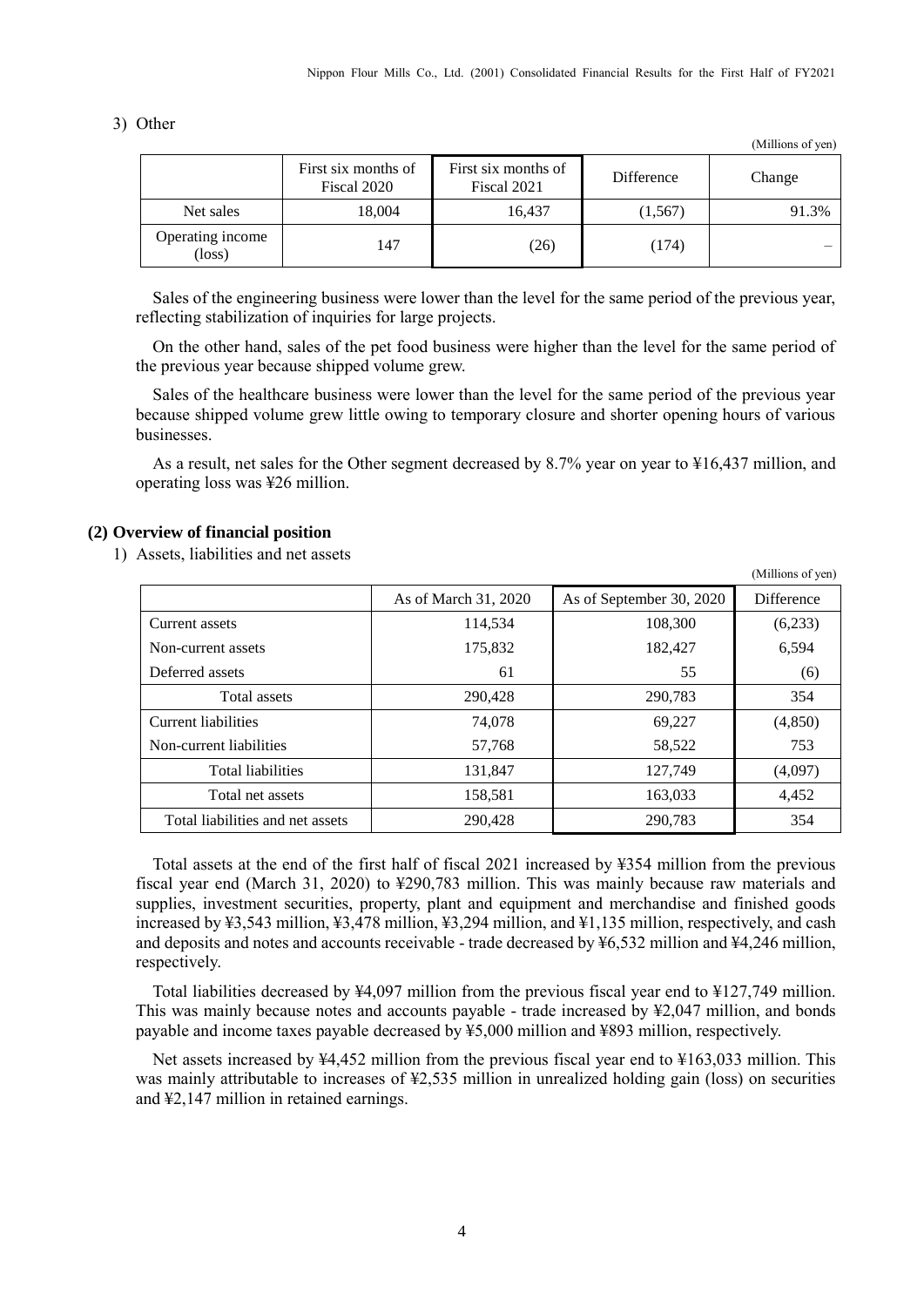#### 2) Cash flows

|                                                                             |                                    |                                    | (Millions of yen) |
|-----------------------------------------------------------------------------|------------------------------------|------------------------------------|-------------------|
|                                                                             | First six months of<br>Fiscal 2020 | First six months of<br>Fiscal 2021 | <b>Difference</b> |
| Net cash provided by (used in) operating<br>activities                      | 4,656                              | 6,473                              | 1,817             |
| Net cash provided by (used in) investing<br>activities                      | (4,684)                            | (7,264)                            | (2,580)           |
| Net cash provided by (used in) financing<br>activities                      | (533)                              | (5,773)                            | (5,239)           |
| Effect of exchange rate changes on cash<br>and cash equivalents             | 20                                 | (124)                              | (144)             |
| Net increase (decrease) in cash and cash<br>equivalents                     | (541)                              | (6,688)                            | (6,146)           |
| Increase in cash and cash equivalents from<br>newly consolidated subsidiary | 171                                |                                    | (171)             |
| Cash and cash equivalents at end of period                                  | 29,715                             | 24,324                             | (5,391)           |

The balance of cash and cash equivalents at the end of the first half of fiscal 2021 stood at  $\text{\textless{24.324}}$ million, a decrease of ¥6,688 million compared with the end of the previous fiscal year. The conditions of cash flows were as follows:

#### (Operating activities)

Net cash provided by operating activities amounted to ¥6,473 million compared with ¥4,656 million for the same period of the previous year. This mainly reflected ¥5,317 million for profit before income taxes, ¥4,204 million for depreciation, ¥2,294 million for income taxes paid, ¥4,188 million for decrease in notes and accounts receivable - trade and ¥4,613 million for increase in inventories.

### (Investing activities)

Net cash used in investing activities amounted to ¥7,264 million compared with ¥4,684 million for the same period of the previous year. This mainly reflected ¥7,746 million for purchase of fixed assets.

#### (Financing activities)

Net cash used in financing activities amounted to ¥5,773 million compared with ¥533 million for the same period of the previous year. The main factors were proceeds from loans payable amounting to ¥742 million, redemption of bonds amounting to ¥5,000 million and cash dividends paid amounting to ¥1,382 million.

#### <span id="page-6-0"></span>**(3) Information on forecast of the consolidated financial results**

The outlook for the Japanese economy is expected to remain unclear since it is not known when the COVID-19 pandemic will abate.

In these circumstances, while continuing to exercise due care and implementing measures to prevent infection of customers and employees so as to ensure safety and a stable supply of food as part of efforts to fulfill its social responsibility, the Group aims to achieve further growth as a multifaceted food enterprise.

Although the Company's financial results for the first half of the fiscal year ending March 31, 2021 exceeded the initial forecasts, the Company has left the forecasts of consolidated business results for the full year of fiscal 2021 announced on May 14, 2020 unchanged because the impact of the COVID-19 pandemic is lasting longer than expected and the prospects of the food market and consumer behavior are likely to remain uncertain until at least the end of the current fiscal year.

Regarding the impact of the COVID-19 pandemic on the Company's financial results, if the situation changes significantly and the forecasts require revision, the Company will promptly issue a notification of the revisions.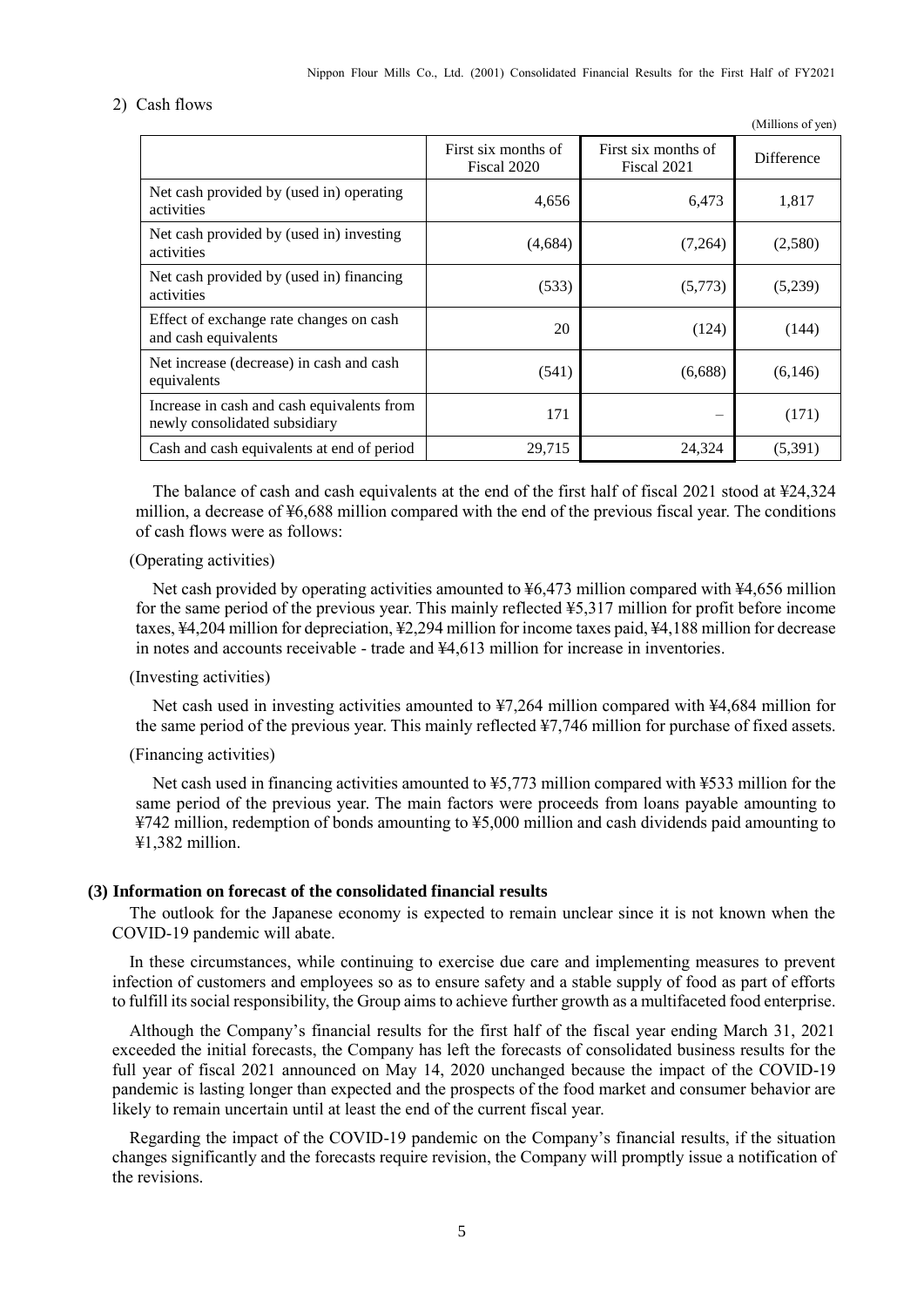## <span id="page-7-0"></span>**2. Quarterly Consolidated Financial Statements**

## <span id="page-7-1"></span>**(1) Quarterly consolidated balance sheets**

|                                        |                                  | (Millions of yen)                                     |
|----------------------------------------|----------------------------------|-------------------------------------------------------|
|                                        | FY2020<br>(As of March 31, 2020) | First half of FY2021<br>(As of September 30,<br>2020) |
| Assets                                 |                                  |                                                       |
| Current assets                         |                                  |                                                       |
| Cash and deposits                      | 33,829                           | 27,296                                                |
| Notes and accounts receivable - trade  | 44,928                           | 40,682                                                |
| Merchandise and finished goods         | 14,977                           | 16,113                                                |
| Work in process                        | 301                              | 215                                                   |
| Raw materials and supplies             | 16,717                           | 20,261                                                |
| Other current assets                   | 3,916                            | 3,789                                                 |
| Allowance for doubtful accounts        | (136)                            | (58)                                                  |
| Total current assets                   | 114,534                          | 108,300                                               |
| Non-current assets                     |                                  |                                                       |
| Property, plant and equipment          |                                  |                                                       |
| Buildings and structures, net          | 42,084                           | 42,208                                                |
| Machinery, equipment and vehicles, net | 20,146                           | 19,616                                                |
| Land                                   | 40,605                           | 40,592                                                |
| Construction in progress               | 2,199                            | 5,779                                                 |
| Other, net                             | 1,922                            | 2,054                                                 |
| Total property, plant and equipment    | 106,957                          | 110,251                                               |
| Intangible assets                      |                                  |                                                       |
| Goodwill                               | 514                              | 457                                                   |
| Other                                  | 1,110                            | 1,190                                                 |
| Total intangible assets                | 1,624                            | 1,647                                                 |
| Investments and other assets           |                                  |                                                       |
| Investment securities                  | 61,525                           | 65,003                                                |
| Other assets                           | 6,355                            | 6,132                                                 |
| Allowance for doubtful accounts        | (631)                            | (608)                                                 |
| Total investments and other assets     | 67,249                           | 70,527                                                |
| Total non-current assets               | 175,832                          | 182,427                                               |
| Deferred assets                        | 61                               | 55                                                    |
| Total assets                           | 290,428                          | 290,783                                               |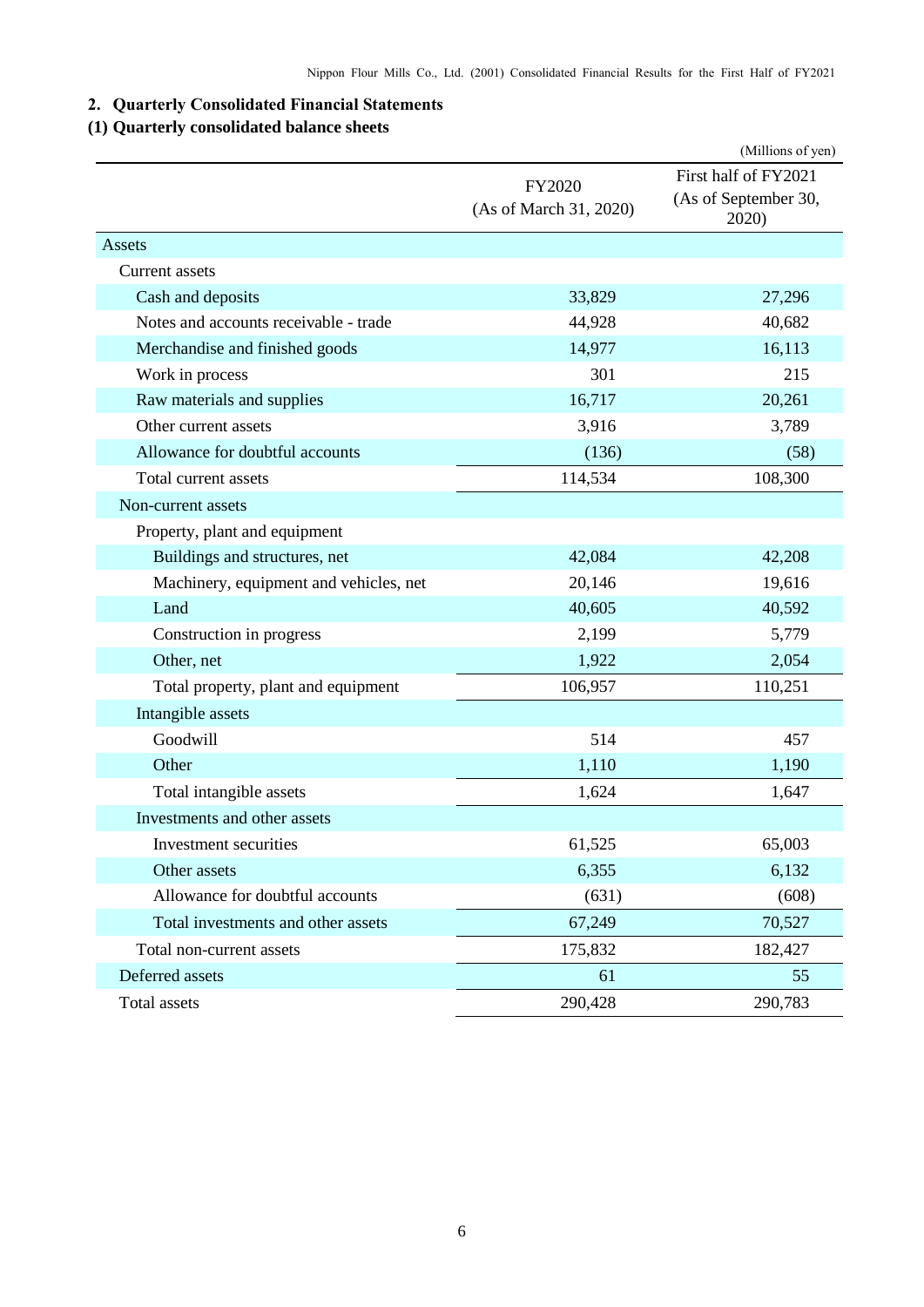|                                                                   |                                         | (Millions of yen)                                     |
|-------------------------------------------------------------------|-----------------------------------------|-------------------------------------------------------|
|                                                                   | <b>FY2020</b><br>(As of March 31, 2020) | First half of FY2021<br>(As of September 30,<br>2020) |
| Liabilities                                                       |                                         |                                                       |
| <b>Current liabilities</b>                                        |                                         |                                                       |
| Notes and accounts payable - trade                                | 27,115                                  | 29,162                                                |
| Short-term loans payable                                          | 20,824                                  | 21,859                                                |
| Current portion of bonds                                          | 5,000                                   |                                                       |
| Income taxes payable                                              | 2,473                                   | 1,579                                                 |
| Provision for bonuses                                             | 710                                     | 692                                                   |
| Other current liabilities                                         | 17,954                                  | 15,933                                                |
| <b>Total current liabilities</b>                                  | 74,078                                  | 69,227                                                |
| Non-current liabilities                                           |                                         |                                                       |
| Convertible bond-type bonds with<br>subscription rights to shares | 25,092                                  | 25,083                                                |
| Long-term loans payable                                           | 12,418                                  | 12,126                                                |
| Net defined benefit liability                                     | 5,212                                   | 4,816                                                 |
| Accrued retirement benefits for directors                         | 873                                     | 769                                                   |
| Other non-current liabilities                                     | 14,172                                  | 15,726                                                |
| Total non-current liabilities                                     | 57,768                                  | 58,522                                                |
| <b>Total liabilities</b>                                          | 131,847                                 | 127,749                                               |
| Net assets                                                        |                                         |                                                       |
| Shareholders' equity                                              |                                         |                                                       |
| Common stock                                                      | 12,240                                  | 12,240                                                |
| Capital surplus                                                   | 11,262                                  | 11,273                                                |
| Retained earnings                                                 | 109,507                                 | 111,654                                               |
| Treasury shares                                                   | (3, 422)                                | (3,316)                                               |
| Total shareholders' equity                                        | 129,587                                 | 131,851                                               |
| Accumulated other comprehensive income                            |                                         |                                                       |
| Unrealized holding gain (loss) on securities                      | 24,444                                  | 26,979                                                |
| Deferred gain (loss) on hedges                                    | $\overline{0}$                          | (2)                                                   |
| Foreign currency translation adjustment                           | 961                                     | 644                                                   |
| Retirement benefits liability adjustments                         | (1,267)                                 | (1,169)                                               |
| Total accumulated other comprehensive income                      | 24,139                                  | 26,452                                                |
| Subscription rights to shares                                     | 260                                     | 195                                                   |
| Non-controlling interests                                         | 4,593                                   | 4,534                                                 |
| Total net assets                                                  | 158,581                                 | 163,033                                               |
| Total liabilities and net assets                                  | 290,428                                 | 290,783                                               |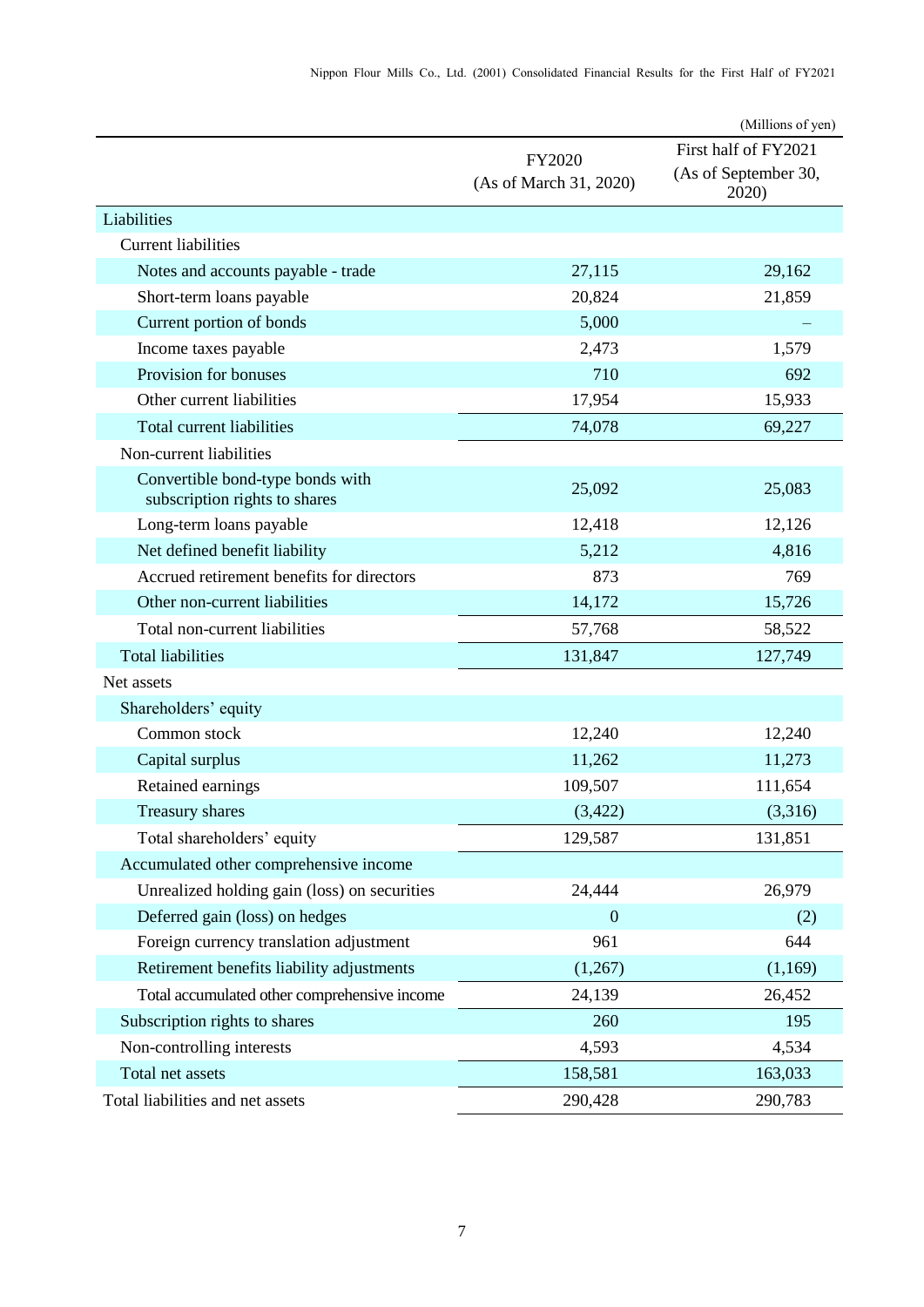## <span id="page-9-1"></span><span id="page-9-0"></span>**(2) Quarterly consolidated statements of income and comprehensive income (Quarterly consolidated statements of income)**

|                                                                      |                                               | (Millions of yen)                             |
|----------------------------------------------------------------------|-----------------------------------------------|-----------------------------------------------|
|                                                                      | First half of FY2020                          | First half of FY2021                          |
|                                                                      | (From April 1, 2019<br>to September 30, 2019) | (From April 1, 2020<br>to September 30, 2020) |
| Net sales                                                            | 172,253                                       | 161,520                                       |
| Cost of sales                                                        | 124,717                                       | 115,577                                       |
| Gross profit                                                         | 47,535                                        | 45,943                                        |
| Selling, general and administrative expenses                         | 42,227                                        | 41,761                                        |
| Operating income                                                     | 5,308                                         | 4,182                                         |
| Non-operating income                                                 |                                               |                                               |
| Interest income                                                      | 33                                            | 43                                            |
| Dividend income                                                      | 708                                           | 790                                           |
| Other                                                                | 392                                           | 451                                           |
| Total non-operating income                                           | 1,133                                         | 1,285                                         |
| Non-operating expenses                                               |                                               |                                               |
| Interest expenses                                                    | 108                                           | 85                                            |
| Other                                                                | 275                                           | 245                                           |
| Total non-operating expenses                                         | 384                                           | 331                                           |
| Ordinary income                                                      | 6,057                                         | 5,136                                         |
| Extraordinary income                                                 |                                               |                                               |
| Gain on sales of fixed assets                                        | 146                                           | 1                                             |
| Gain on sales of investment securities                               | 504                                           | 355                                           |
| Total extraordinary income                                           | 651                                           | 356                                           |
| Extraordinary expenses                                               |                                               |                                               |
| Loss on sales and disposal of fixed assets                           | 60                                            | 37                                            |
| Loss on valuation of investment securities                           | 206                                           |                                               |
| Demolition expenses                                                  | 45                                            |                                               |
| Expenses for change of the corporate brand<br>logo and related items | 397                                           |                                               |
| Loss related to COVID-19                                             |                                               | 121                                           |
| Other                                                                | 10                                            | 17                                            |
| Total extraordinary expenses                                         | 720                                           | 176                                           |
| Profit before income taxes                                           | 5,988                                         | 5,317                                         |
| Income taxes - current                                               | 1,703                                         | 1,480                                         |
| Income taxes - deferred                                              | 184                                           | 322                                           |
| Total income taxes                                                   | 1,888                                         | 1,803                                         |
| Profit                                                               | 4,100                                         | 3,513                                         |
| Profit (loss) attributable to non-controlling<br>interests           | 50                                            | (19)                                          |
| Profit attributable to owners of parent                              | 4,049                                         | 3,532                                         |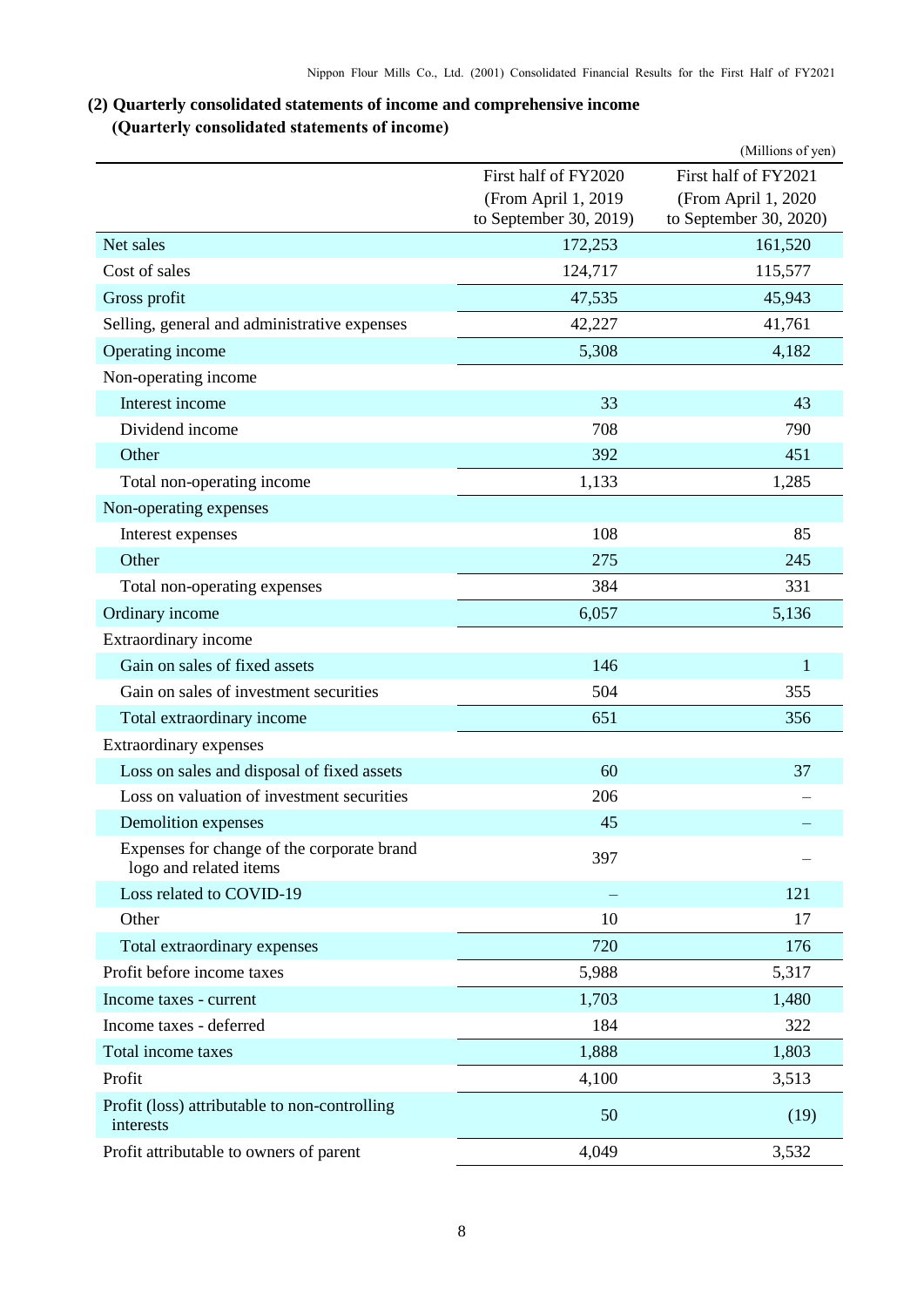| (Quarterly consolidated statements of comprehensive income) |  |
|-------------------------------------------------------------|--|
|-------------------------------------------------------------|--|

<span id="page-10-0"></span>

|                                                                                      |                        | (Millions of yen)      |
|--------------------------------------------------------------------------------------|------------------------|------------------------|
|                                                                                      | First half of FY2020   | First half of FY2021   |
|                                                                                      | (From April 1, 2019)   | (From April 1, 2020)   |
|                                                                                      | to September 30, 2019) | to September 30, 2020) |
| Profit                                                                               | 4,100                  | 3,513                  |
| Other comprehensive income (loss)                                                    |                        |                        |
| Unrealized holding gain (loss) on securities                                         | (831)                  | 2,581                  |
| Deferred gain (loss) on hedges                                                       | 2                      | (3)                    |
| Foreign currency translation adjustment                                              | 23                     | (315)                  |
| Retirement benefits liability adjustments                                            | 26                     | 98                     |
| Share of other comprehensive income of<br>entities accounted for using equity method | (70)                   | (23)                   |
| Total other comprehensive income (loss)                                              | (849)                  | 2,337                  |
| Comprehensive income                                                                 | 3,250                  | 5,851                  |
| (Comprehensive income attributable to)                                               |                        |                        |
| Comprehensive income attributable to<br>owners of parent                             | 3,205                  | 5,844                  |
| Comprehensive income attributable to<br>non-controlling interests                    | 44                     | 6                      |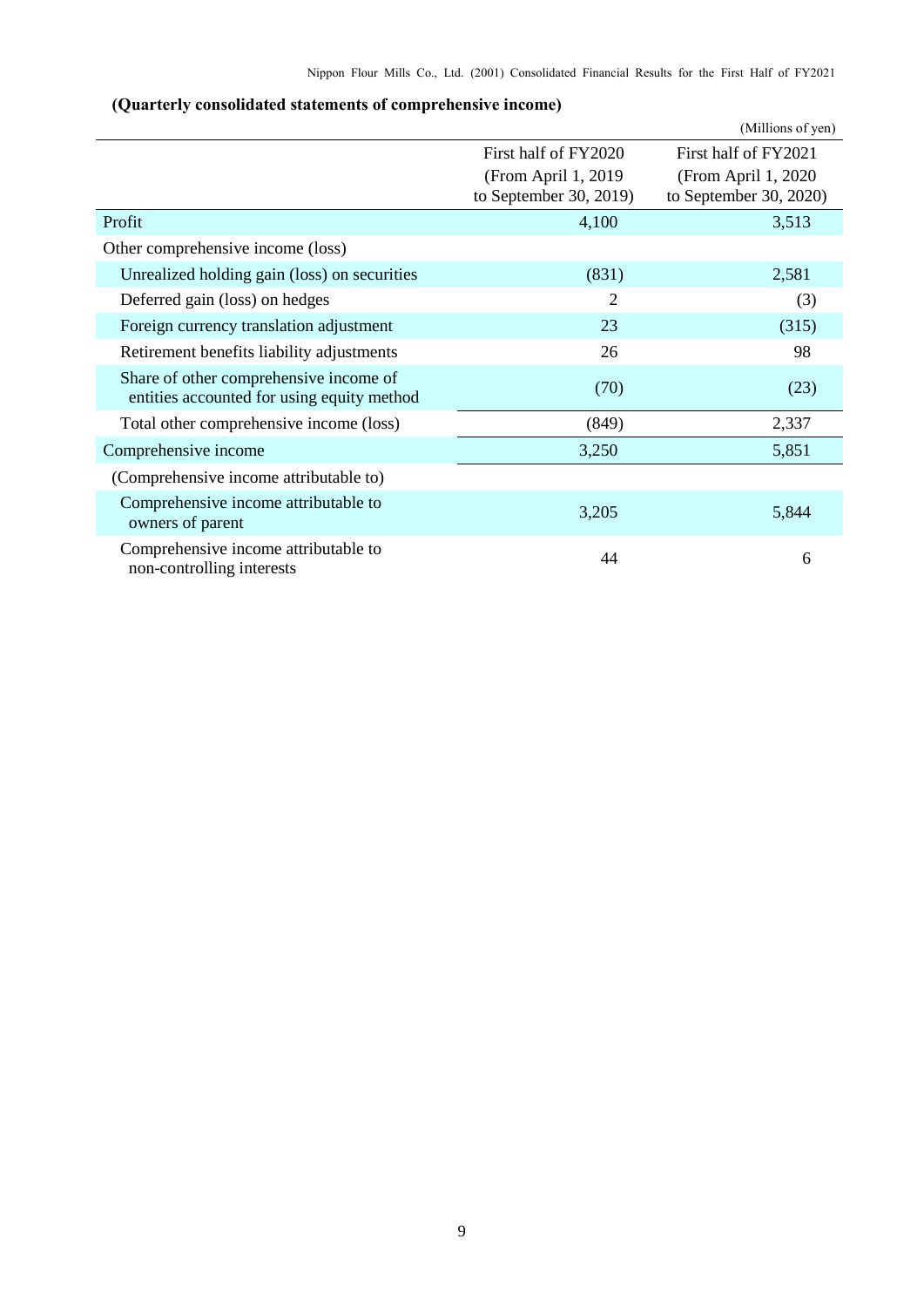## <span id="page-11-0"></span>**(3) Quarterly consolidated statements of cash flows**

|                                                                              |                                               | (Millions of yen)                             |
|------------------------------------------------------------------------------|-----------------------------------------------|-----------------------------------------------|
|                                                                              | First half of FY2020                          | First half of FY2021                          |
|                                                                              | (From April 1, 2019<br>to September 30, 2019) | (From April 1, 2020<br>to September 30, 2020) |
| Operating activities                                                         |                                               |                                               |
| Profit before income taxes                                                   | 5,988                                         | 5,317                                         |
| Depreciation                                                                 | 4,051                                         | 4,204                                         |
| Loss related to COVID-19                                                     |                                               | 121                                           |
| Increase (decrease) in allowance for doubtful<br>accounts                    | (29)                                          | (100)                                         |
| Demolition expenses                                                          | 45                                            |                                               |
| Interest and dividend income                                                 | (741)                                         | (834)                                         |
| Interest expenses                                                            | 108                                           | 85                                            |
| Loss (gain) on sales of investment securities                                | (476)                                         | (355)                                         |
| Loss (gain) on valuation of investment securities                            | 206                                           |                                               |
| Equity in (earnings) losses of unconsolidated<br>subsidiaries and affiliates | (113)                                         | (99)                                          |
| Foreign exchange losses (gains)                                              | 55                                            | 37                                            |
| Loss (gain) on sales of fixed assets                                         | (146)                                         | (1)                                           |
| Loss on disposal of fixed assets                                             | 66                                            | 54                                            |
| Decrease (increase) in notes and accounts receivable<br>- trade              | 4,269                                         | 4,188                                         |
| Decrease (increase) in inventories                                           | 1,189                                         | (4, 613)                                      |
| Increase (decrease) in notes and accounts payable -<br>trade                 | (8,250)                                       | 1,997                                         |
| Other, net                                                                   | (175)                                         | (1,980)                                       |
| Subtotal                                                                     | 6,049                                         | 8,024                                         |
| Interest and dividend income received                                        | 763                                           | 841                                           |
| Interest expenses paid                                                       | (123)                                         | (97)                                          |
| Income taxes paid                                                            | (2,032)                                       | (2,294)                                       |
| Net cash provided by (used in) operating activities                          | 4,656                                         | 6,473                                         |
| Investing activities                                                         |                                               |                                               |
| Decrease (increase) in time deposits                                         | (29)                                          | (233)                                         |
| Purchase of investment securities                                            | (338)                                         | (84)                                          |
| Proceeds from sales of investment securities                                 | 916                                           | 735                                           |
| Purchase of fixed assets                                                     | (5,526)                                       | (7,746)                                       |
| Proceeds from sales of fixed assets                                          | 236                                           | (1)                                           |
| Payments of loans receivable                                                 | (2)                                           | (2)                                           |
| Collection of loans receivable                                               | 6                                             | $\overline{7}$                                |
| Decrease (increase) in other investments                                     | 53                                            | 61                                            |
| Net cash provided by (used in) investing activities                          | (4, 684)                                      | (7,264)                                       |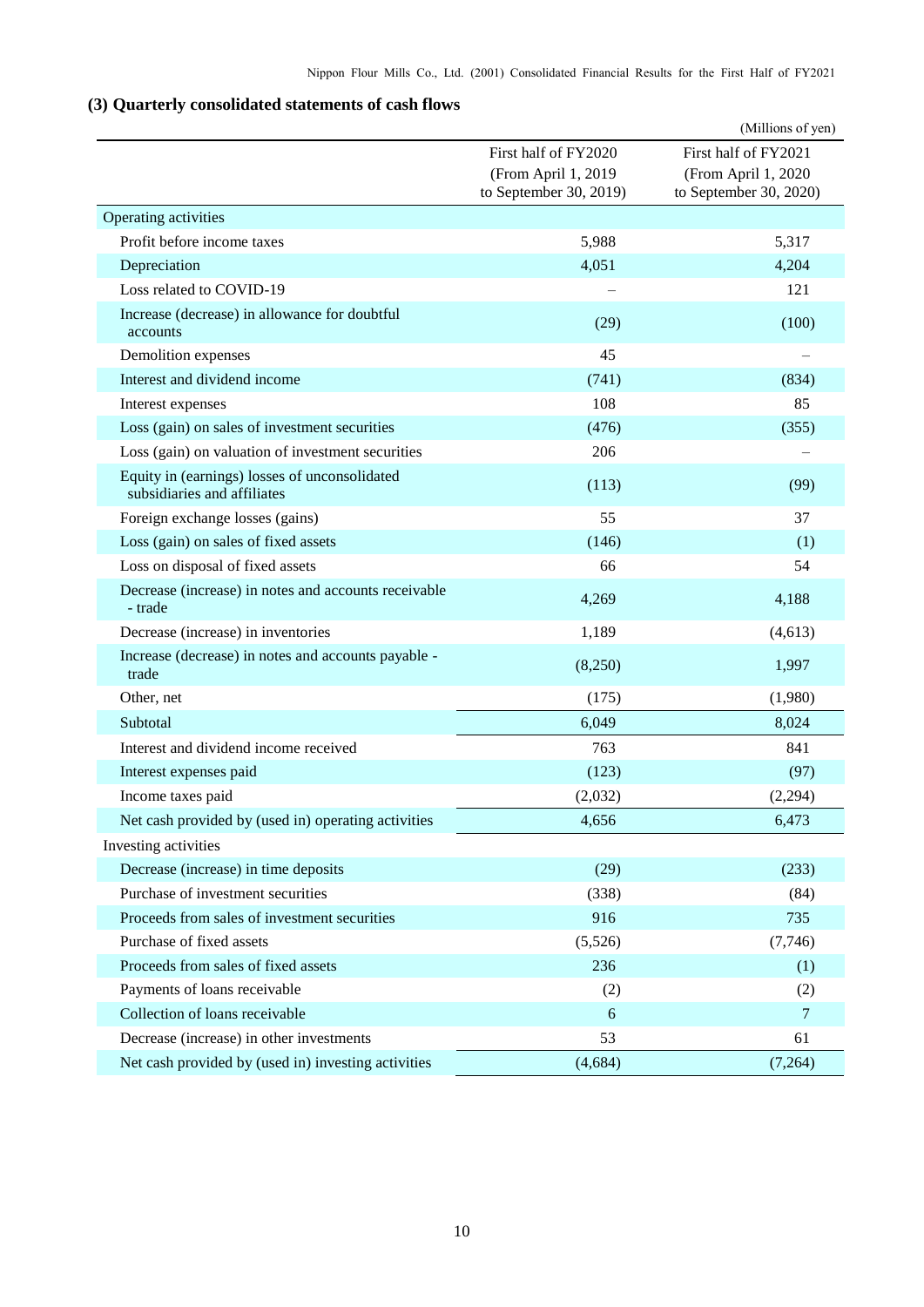|                                                                             |                                                | (Millions of yen)                             |
|-----------------------------------------------------------------------------|------------------------------------------------|-----------------------------------------------|
|                                                                             | First half of FY2020                           | First half of FY2021                          |
|                                                                             | (From April 1, 2019)<br>to September 30, 2019) | (From April 1, 2020<br>to September 30, 2020) |
| Financing activities                                                        |                                                |                                               |
| Net increase (decrease) in short-term loans payable                         | 1,194                                          | 1,393                                         |
| Proceeds from long-term loans payable                                       | 700                                            | 765                                           |
| Repayments of long-term loans payable                                       | (992)                                          | (1,416)                                       |
| Redemption of bonds                                                         |                                                | (5,000)                                       |
| Purchase of treasury shares                                                 | (0)                                            | (0)                                           |
| Repayments of finance lease obligations                                     | (112)                                          | (77)                                          |
| Cash dividends paid                                                         | (1, 304)                                       | (1, 382)                                      |
| Dividends paid to non-controlling interests                                 | (18)                                           | (22)                                          |
| Other, net                                                                  | $\theta$                                       | (32)                                          |
| Net cash provided by (used in) financing activities                         | (533)                                          | (5,773)                                       |
| Effect of exchange rate changes on cash and cash<br>equivalents             | 20                                             | (124)                                         |
| Net increase (decrease) in cash and cash equivalents                        | (541)                                          | (6,688)                                       |
| Cash and cash equivalents at beginning of period                            | 30,085                                         | 31,012                                        |
| Increase in cash and cash equivalents from newly<br>consolidated subsidiary | 171                                            |                                               |
| Cash and cash equivalents at end of period                                  | 29,715                                         | 24,324                                        |